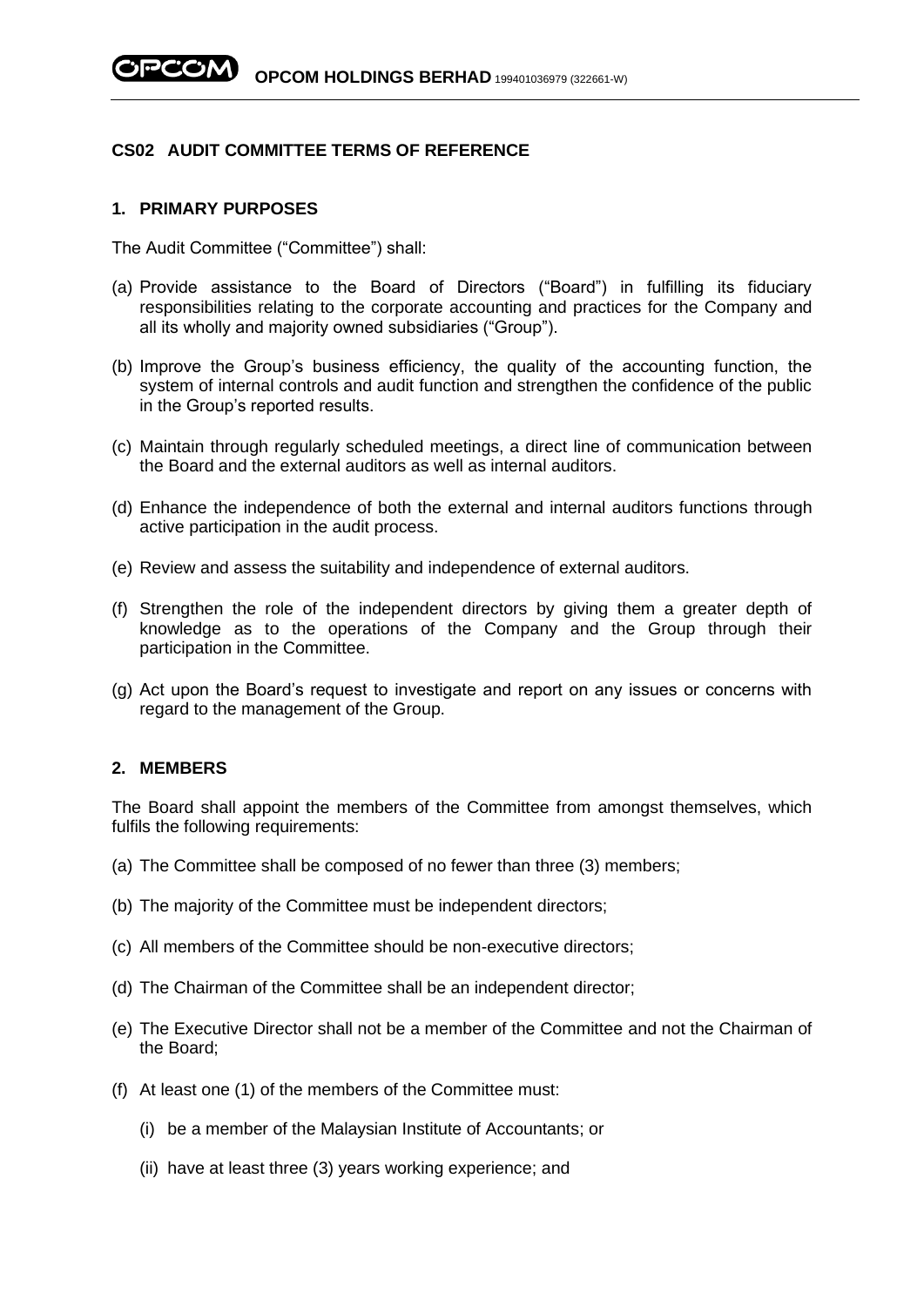- must have passed the examinations specified in Part I of the 1<sup>st</sup> Schedule of the Accountants Act, 1967, or
- must be a member of one of the associations of accountants specified in Part II of the 1st Schedule of the Accountants Act, 1967; or
- (iii) fulfils such other requirements as prescribed by the Exchange;
- (g) No alternate director is appointed as a member of the Committee; and
- (h) In the event a former key audit partner is appointed as a member of the Audit Committee; to observe a cooling-off period of at least three (3) years.

## **3. AUTHORITY**

The Committee shall in accordance with the procedure determined by the Board and at the cost of the Company:

- (a) have explicit authority to investigate any matter within its terms of reference;
- (b) have the resources which are required to perform its duties;
- (c) have full and unrestricted access to any information pertaining to the Company;
- (d) have direct communication channels with the external auditors and person(s) carrying out the internal audit function;
- (e) be able to obtain independent/external professional or other advice and to secure the attendance of outsiders with relevant experience and expertise if it considers this necessary; and
- (f) be able to convene meetings with the external auditors, the internal auditors or both excluding the attendance of the executive members of the Company, at least twice a year and whenever deemed necessary.

### **4. FUNCTIONS AND DUTIES**

The functions of the Committee are as follows:

- (a) To review and to report the same to the Board of Directors:
	- (i) the nomination of external auditors;
	- (ii) the suitability and independence of external auditors;
	- (iii) the adequacy of existing external auditors audit arrangements, with particular emphasis on the scope and quality of the audit;
	- (iv) the adequacy of the scope, functions, competency and resources of the internal audit functions and that it has the necessary authority to carry out its work;
	- (v) the effectiveness of the internal control and management information systems;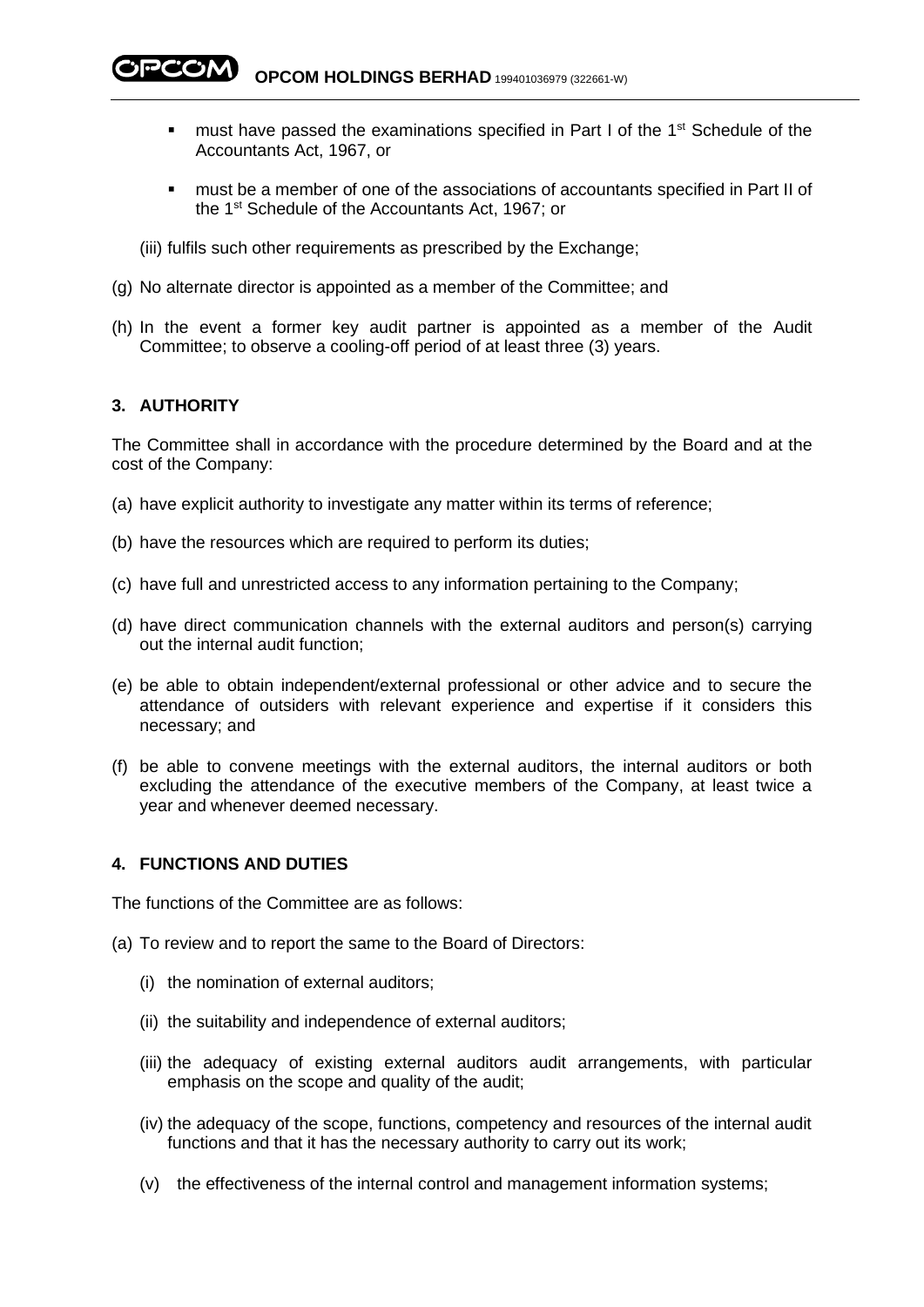**PCOM OPCOM HOLDINGS BERHAD** 199401036979 (322661-W)

- (vi) the internal audit plan, processes, the results of the internal audit assessments, investigation undertaken and whether or not appropriate action is taken on the recommendations;
- (vii) the external auditors' audit report;
- (viii) any management letter sent by the external auditors to the Company and the management's response to such letter;
- (ix) any letter of resignation from the Company's external auditors;
- (x) the assistance given by the employees of the Company to the external auditors;
- (xi) all areas of significant financial risk and the arrangements in place to contain those risks to acceptable levels; and
- (xii) all related party transactions and potential conflict of interests situations that may arise within the Company/Group including any transaction, procedure or course of conduct that raises questions of management integrity.
- (b) To consider the appointment of the external auditors, the audit fee and any questions of resignation or dismissal and on whether there is reason (supported by grounds) to believe that the Company's external auditors is not suitable for re-appointment.
- (c) To review the quarterly results and year end financial statements, prior to the approval by the Board, focusing particularly on:
	- (i) changes in or implementation of major accounting policy changes;
	- (ii) significant matters highlighted including financial reporting issues, significant judgements made by management, significant and unusual events or transactions, and how these matters are addressed; and
	- (iii) compliance with accounting standards and other legal requirements.
- (d) To review:
	- (i) the policies and procedures for assessment of suitability and independence of external auditors; and
	- (ii) the policies and procedures governing the provision of non-audit services by external auditors.
- (e) To review and verify the allocation of share options to eligible persons as being in compliance with the by-laws approved by the Board of Directors and shareholders of the Company.
- (f) To carry out any other function that may be mutually agreed upon by the Committee and the Board, which would be beneficial to the Company and ensure the effectiveness discharge of the Committee's duties and responsibilities.
- (g) The Committee actions shall be reported to the Board of Directors with such recommendations as the Committee deemed appropriate.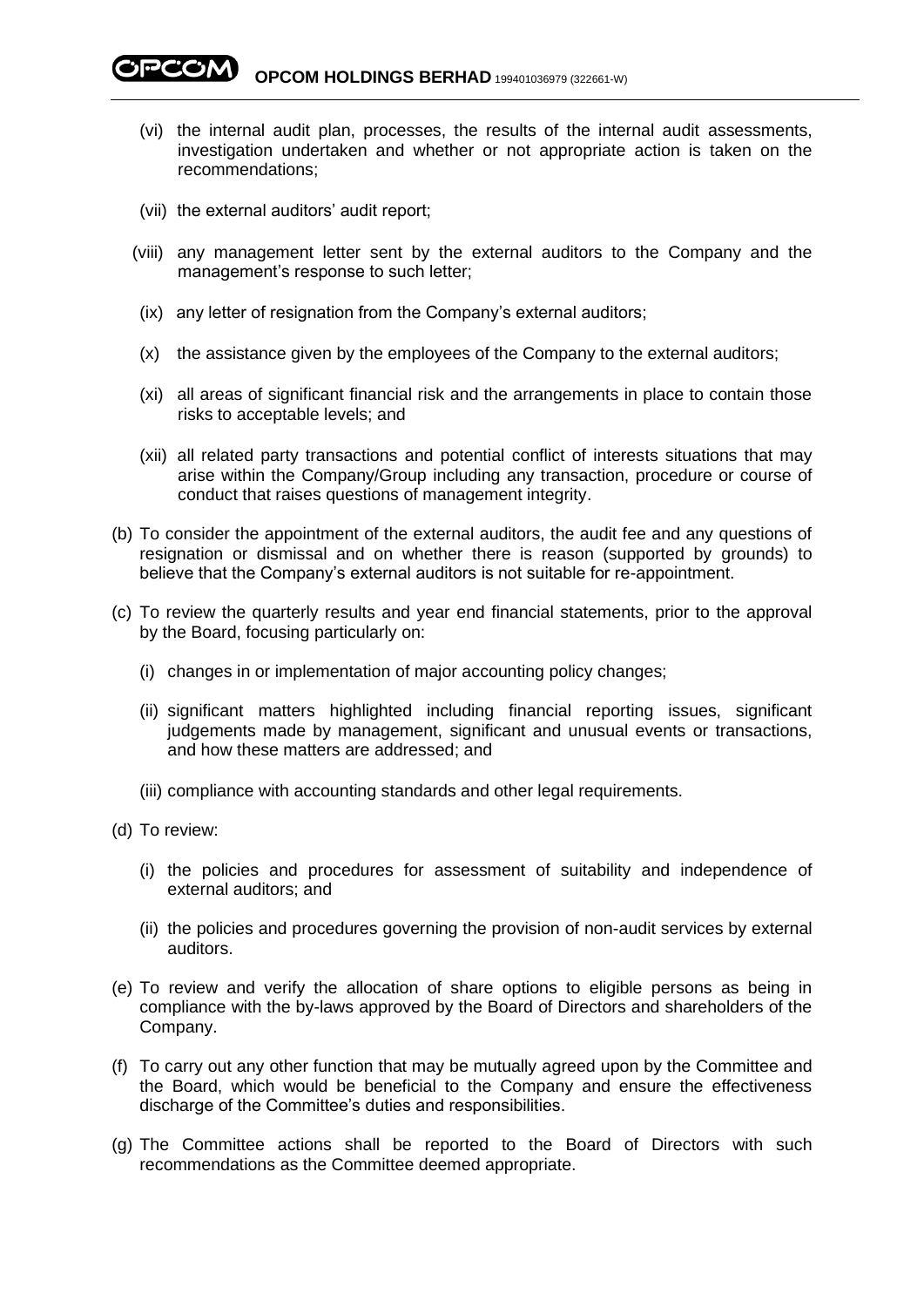**OPCOM HOLDINGS BERHAD** 199401036979 (322661-W)

(h) To report to Bursa Malaysia Securities Berhad ("Bursa Securities") on any matter reported by it to the Board of the Company which has not been satisfactorily resolved resulting in a breach of the Listing Requirements of Bursa Securities for the ACE Market.

### **5. RETIREMENT AND RESIGNATION**

In the event of any vacancy in the Audit Committee, the Company shall fill in the vacancy within two (2) months, but in any case not later than three (3) months.

## **6. MEETINGS**

- (a) The committee shall meet at least four (4) times in a year or more frequently as circumstances required with due notice of issues to be discussed and shall record its conclusions in discharging its duties and responsibilities.
- (b) The quorum of the meeting is two (2) and majority of members present must be Independent Directors.
- (c) Upon the request of any member of the Committee, the external auditors or the internal auditors, the Chairman of the Committee shall convene a meeting of the Committee to consider matters which should be brought to the attention of the directors or shareholders.
- (d) The external auditors and internal auditors have the right to appear and be heard at any meeting of the Committee and shall appear before the Committee when required to do so by the Committee.
- (e) The Committee may invite any Board member or any member of management or any employee of the Company who the Committee thinks fit to attend its meetings to assist and to provide pertinent information as necessary.
- (f) The Company must ensure that other directors and employees attend any particular Audit Committee meeting only at the Audit Committee's invitation, specific to the relevant meeting.

#### **7. PROCEDURES OF AUDIT COMMITTEE**

The Audit Committee may regulate its own procedures, in particular:

- (a) the calling of meetings;
- (b) the notice to be given of such meetings;
- (c) the voting and proceedings of such meetings;
- (d) the keeping of minutes; and
- (e) the custody, production and inspection of such minutes.